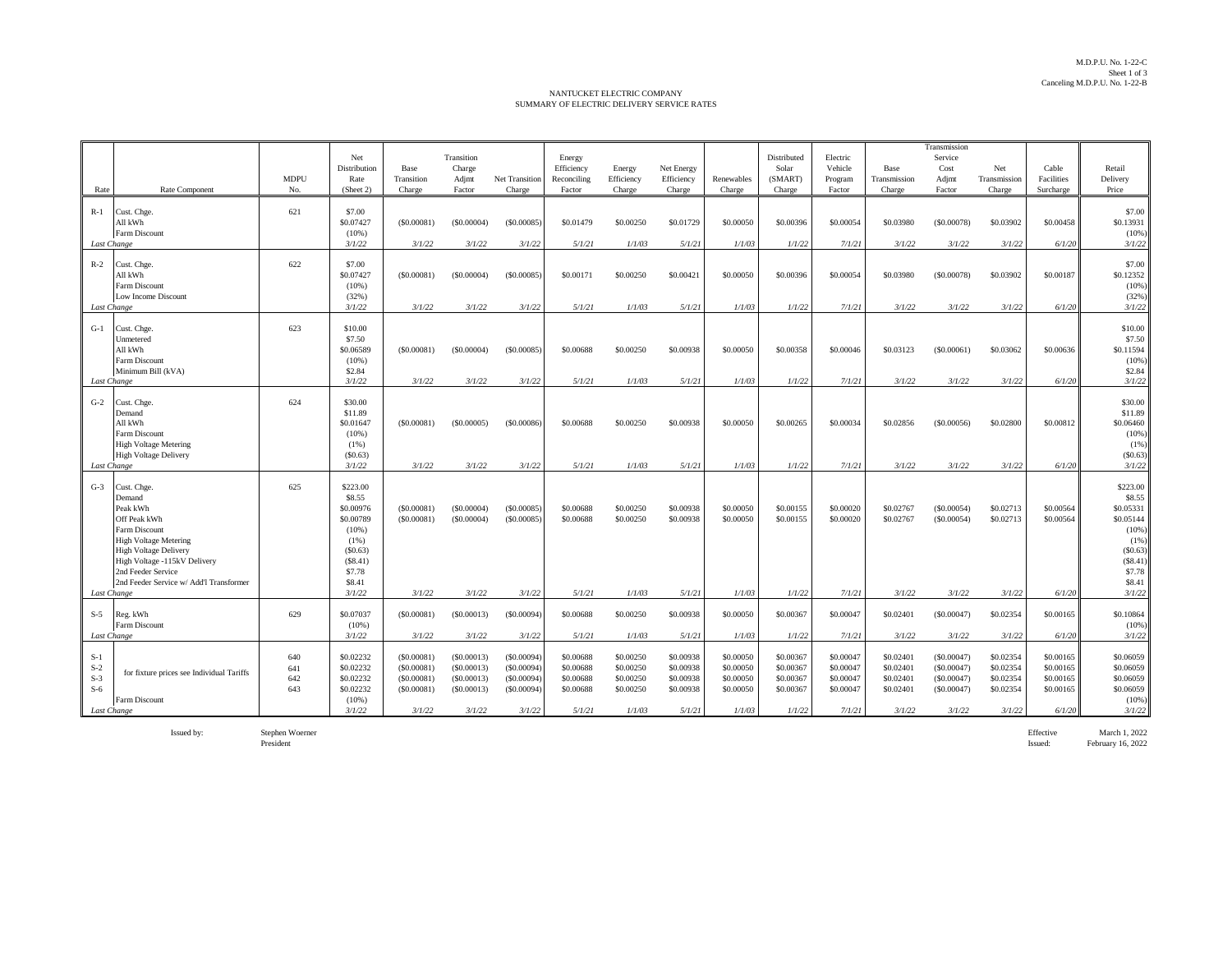## NANTUCKET ELECTRIC COMPANY<br>SUMMARY OF ELECTRIC DELIVERY SERVICE RATES NET DISTRIBUTION RATE

|             |                                                              |             |                     |            |                  |                           |               |                        | Revenue                 | Attorney                  |               |                            |              | Long-Term                 |            |                          |             |               |                     |
|-------------|--------------------------------------------------------------|-------------|---------------------|------------|------------------|---------------------------|---------------|------------------------|-------------------------|---------------------------|---------------|----------------------------|--------------|---------------------------|------------|--------------------------|-------------|---------------|---------------------|
|             |                                                              |             | Base                | Net        | Basic<br>Service | Residential<br>Assistance | Storm<br>Fund | Pension<br><b>PBOP</b> | Decoupling<br>Mechanism | General Cons.<br>Expenses | Solar<br>Cost | Smart Grid<br>Distribution | Net Metering | Renew. Energy<br>Contract | Vegetation | Vegetation<br>Management | Tax Act     | Grid          | Net                 |
|             |                                                              | <b>MDPU</b> | Distribution        | CapEx      | Adjmt            | Adjmt                     | Replenishment | Adjmt                  | Adjmt                   | Adjmt                     | Adjmt         | Adjmt                      | Recovery     | Adjmt                     | Management | Reconciliation           | Credit      | Modernization | Distribution        |
| Rate        | Rate Component                                               | No.         | Charge              | Factor     | Factor           | Factor                    | Factor        | Factor                 | Factor                  | Factor                    | Factor        | Factor                     | Surcharge    | Factor                    | Factor     | Factor                   | Factor      | Factor        | Rate                |
|             |                                                              |             |                     |            |                  |                           |               |                        |                         |                           |               |                            |              |                           |            |                          |             |               |                     |
| R-1         | Cust. Chge.                                                  | 621         | \$7.00              |            |                  |                           |               |                        | \$0,00026               |                           |               |                            |              |                           |            |                          |             |               | \$7.00              |
|             | All kWh<br><b>Farm Discount</b>                              |             | \$0.05267<br>(10%   | (S0.00081) | \$0.00021        | \$0,0087                  | \$0,00301     | \$0,00091              |                         | \$0,00001                 | \$0,00039     | \$0,00003                  | \$0.00930    | (S0.00073)                | \$0,00028  | \$0,00000                | (S0,00060)  | \$0,00063     | \$0.07427<br>(10%   |
| Last Change |                                                              |             | 10/1/21             | 3/1/22     | 3/1/22           | 3/1/22                    | 11/1/19       | 3/1/22                 | 3/1/22                  | 3/1/22                    | 3/1/22        | 5/1/21                     | 3/1/22       | 3/1/22                    | 3/1/22     | 3/1/22                   | 3/1/22      | 5/1/21        | 3/1/22              |
|             |                                                              |             |                     |            |                  |                           |               |                        |                         |                           |               |                            |              |                           |            |                          |             |               |                     |
| $R-2$       | Cust. Chge.<br>All kWh                                       | 622         | \$7.00<br>\$0.05267 | (S0.00081) | \$0.00021        | \$0.00871                 | \$0.00301     | \$0.00091              | \$0.00026               | \$0.00001                 | \$0,00039     | \$0.00003                  | \$0.00930    | (S0.00073)                | \$0.00028  | \$0.00000                | (S0.00060)  | \$0,00063     | \$7.00<br>\$0.07427 |
|             | <b>Farm Discount</b>                                         |             | (10%)               |            |                  |                           |               |                        |                         |                           |               |                            |              |                           |            |                          |             |               | (10%                |
|             | Low Income Discount                                          |             | (32%)               |            |                  |                           |               |                        |                         |                           |               |                            |              |                           |            |                          |             |               | (32%                |
| Last Change |                                                              |             | 10/1/21             | 3/1/22     | 3/1/22           | 3/1/22                    | 11/1/19       | 3/1/22                 | 3/1/22                  | 3/1/22                    | 3/1/22        | 5/1/21                     | 3/1/22       | 3/1/22                    | 3/1/22     | 3/1/22                   | 3/1/22      | 5/1/21        | 3/1/22              |
| $G-1$       | Cust. Chge.                                                  | 623         | \$10.00             |            |                  |                           |               |                        |                         |                           |               |                            |              |                           |            |                          |             |               | \$10.00             |
|             | <b>Jnmetered</b>                                             |             | \$7.50              |            |                  |                           |               |                        |                         |                           |               |                            |              |                           |            |                          |             |               | \$7.50              |
|             | All kWh                                                      |             | \$0,04630           | (S0.00068) | \$0,00019        | \$0,00791                 | \$0,00265     | \$0,00086              | \$0,00024               | \$0,00001                 | \$0,00036     | \$0,00003                  | \$0,00845    | (S0,00073)                | \$0,00030  | \$0,00000                | (S0,00054)  | \$0,00054     | \$0.06589           |
|             | Farm Discount                                                |             | (10%                |            |                  |                           |               |                        |                         |                           |               |                            |              |                           |            |                          |             |               | (10%                |
| Last Change | Minimum Bill (kVA)                                           |             | \$2.84<br>10/1/21   | 3/1/22     | 3/1/22           | 3/1/22                    | 11/1/19       | 3/1/22                 | 3/1/22                  | 3/1/22                    | 3/1/22        | 5/1/21                     | 3/1/22       | 3/1/22                    | 3/1/22     | 3/1/22                   | 3/1/22      | 5/1/21        | \$2.84<br>3/1/22    |
|             |                                                              |             |                     |            |                  |                           |               |                        |                         |                           |               |                            |              |                           |            |                          |             |               |                     |
| $G-2$       | Cust. Chge.                                                  | 624         | \$30.00             |            |                  |                           |               |                        |                         |                           |               |                            |              |                           |            |                          |             |               | \$30.00             |
|             | Demand                                                       |             | \$11.89             |            |                  |                           |               |                        |                         |                           |               |                            |              |                           |            |                          |             |               | \$11.89             |
|             | All kWh                                                      |             | \$0.00229           | (S0.00056) | \$0,00014        | \$0,00584                 | \$0,00190     | \$0,00062              | \$0,00017               | \$0,00001                 | \$0,00026     | \$0,00002                  | \$0.00625    | (S0,00073)                | \$0,00026  | \$0,00000                | (S0,00040)  | \$0,00040     | \$0.01647           |
|             | Farm Discount<br><b>High Voltage Metering</b>                |             | $(10\%)$<br>(1%)    |            |                  |                           |               |                        |                         |                           |               |                            |              |                           |            |                          |             |               | (10%<br>$(1\%)$     |
|             | <b>High Voltage Delivery</b>                                 |             | (S0.63)             |            |                  |                           |               |                        |                         |                           |               |                            |              |                           |            |                          |             |               | (S0.63)             |
| Last Change |                                                              |             | 10/1/21             | 3/1/22     | 3/1/22           | 3/1/22                    | 11/1/19       | 3/1/22                 | 3/1/22                  | 3/1/22                    | 3/1/22        | 5/1/21                     | 3/1/22       | 3/1/22                    | 3/1/22     | 3/1/22                   | 3/1/22      | 5/1/21        | 3/1/22              |
| $G-3$       | Cust. Chge.                                                  | 625         | \$223.00            |            |                  |                           |               |                        |                         |                           |               |                            |              |                           |            |                          |             |               | \$223.00            |
|             | Demand                                                       |             | \$8.55              |            |                  |                           |               |                        |                         |                           |               |                            |              |                           |            |                          |             |               | \$8.55              |
|             | Peak kWh                                                     |             | \$0.00187           | (S0.00037) | \$0,00008        | \$0.00343                 | \$0,00110     | \$0,00034              | \$0,00010               | \$0,00000                 | \$0,00015     | \$0,00001                  | \$0.00367    | (S0.00073)                | \$0,00011  | \$0,00000                | (S0.00023)  | \$0,00023     | \$0.00976           |
|             | Off Peak kWh                                                 |             | \$0,00000           | (S0.00037) | \$0,00008        | \$0.00343                 | \$0,00110     | \$0,00034              | \$0,00010               | \$0,00000                 | \$0,00015     | \$0,00001                  | \$0,00367    | (S0,00073)                | \$0,00011  | \$0,00000                | (S0,00023)  | \$0,00023     | \$0.00789           |
|             | Farm Discount                                                |             | (10%                |            |                  |                           |               |                        |                         |                           |               |                            |              |                           |            |                          |             |               | (10%                |
|             | <b>High Voltage Metering</b><br><b>High Voltage Delivery</b> |             | (1%)<br>(S0.63)     |            |                  |                           |               |                        |                         |                           |               |                            |              |                           |            |                          |             |               | (1%<br>(\$0.63)     |
|             | High Voltage -115kV Delivery                                 |             | (\$8.41)            |            |                  |                           |               |                        |                         |                           |               |                            |              |                           |            |                          |             |               | (\$8.41)            |
|             | 2nd Feeder Service                                           |             | \$7.78              |            |                  |                           |               |                        |                         |                           |               |                            |              |                           |            |                          |             |               | \$7.78              |
|             | 2nd Feeder Service w/ Add'l Transformer                      |             | \$8.41              |            |                  |                           |               |                        |                         |                           |               |                            |              |                           |            |                          |             |               | \$8.41              |
| Last Change |                                                              |             | 10/1/21             | 3/1/22     | 3/1/22           | 3/1/22                    | 11/1/19       | 3/1/22                 | 3/1/22                  | 3/1/22                    | 3/1/22        | 5/1/21                     | 3/1/22       | 3/1/22                    | 3/1/22     | 3/1/22                   | 3/1/22      | 5/1/21        | 3/1/22              |
| $S-5$       | Reg. kWh                                                     | 629         | \$0.04805           | (S0.00438) | \$0.00020        | \$0.00817                 | \$0.00260     | \$0.00669              | \$0.00024               | \$0.00001                 | \$0.00036     | \$0.00003                  | \$0.00872    | (\$0.00073)               | \$0.00042  | \$0.00000                | (\$0.00056) | \$0.00055     | \$0.07037           |
|             | Farm Discount                                                |             | $(10\%)$            |            |                  |                           |               |                        |                         |                           |               |                            |              |                           |            |                          |             |               | (10%                |
| Last Change |                                                              |             | 10/1/21             | 3/1/22     | 3/1/22           | 3/1/22                    | 11/1/19       | 3/1/22                 | 3/1/22                  | 3/1/22                    | 3/1/22        | 5/1/21                     | 3/1/22       | 3/1/22                    | 3/1/22     | 3/1/22                   | 3/1/22      | 5/1/21        | 3/1/22              |
| $S-1$       |                                                              | 640         | \$0.00000           | (S0.00438) | \$0.00020        | \$0.00817                 | \$0.00260     | \$0,00669              | \$0.00024               | \$0.00001                 | \$0,00036     | \$0.00003                  | \$0.00872    | (S0.00073)                | \$0.00042  | \$0.00000                | (\$0.00056) | \$0.00055     | \$0.02232           |
| $S-2$       |                                                              | 641         | \$0.00000           | (S0.00438) | \$0.00020        | \$0.00817                 | \$0.00260     | \$0.00669              | \$0.00024               | \$0.00001                 | \$0.00036     | \$0.00003                  | \$0.00872    | (S0.00073)                | \$0.00042  | \$0.00000                | (S0.00056)  | \$0,00055     | \$0.02232           |
| $S-3$       |                                                              | 642         | \$0.00000           | (S0.00438) | \$0.00020        | \$0.00817                 | \$0.00260     | \$0.00669              | \$0.00024               | \$0.00001                 | \$0.00036     | \$0.00003                  | \$0.00872    | (S0.00073)                | \$0.00042  | \$0.00000                | (S0.00056)  | \$0.00055     | \$0.02232           |
|             |                                                              |             |                     |            |                  |                           |               |                        |                         |                           |               |                            |              |                           |            |                          |             |               | \$0.02232<br>(10%   |
|             |                                                              |             | 10/1/21             | 3/1/22     | 3/1/22           |                           | 11/1/19       | 3/1/22                 | 3/1/22                  | 3/1/22                    | 3/1/22        | 5/1/21                     | 3/1/22       | 3/1/22                    | 3/1/22     | 3/1/22                   |             |               | 3/1/22              |
| $S-6$       | for fixture prices see Individual Tariffs<br>Farm Discount   | 643         | \$0.00000<br>(10%   | (S0.00438) | \$0.00020        | \$0.00817                 | \$0.00260     | \$0.00669              | \$0.00024               | \$0.00001                 | \$0.00036     | \$0.00003                  | \$0.00872    | (S0.00073)                | \$0.00042  | \$0.00000                | (S0.00056)  | \$0.00055     |                     |
| Last Change |                                                              |             |                     |            |                  | 3/1/22                    |               |                        |                         |                           |               |                            |              |                           |            |                          | 3/1/22      | 5/1/21        |                     |

Issued by: Stephen Woerner President

Effective March 1, 2022<br>Issued: February 16, 2022 February 16, 2022